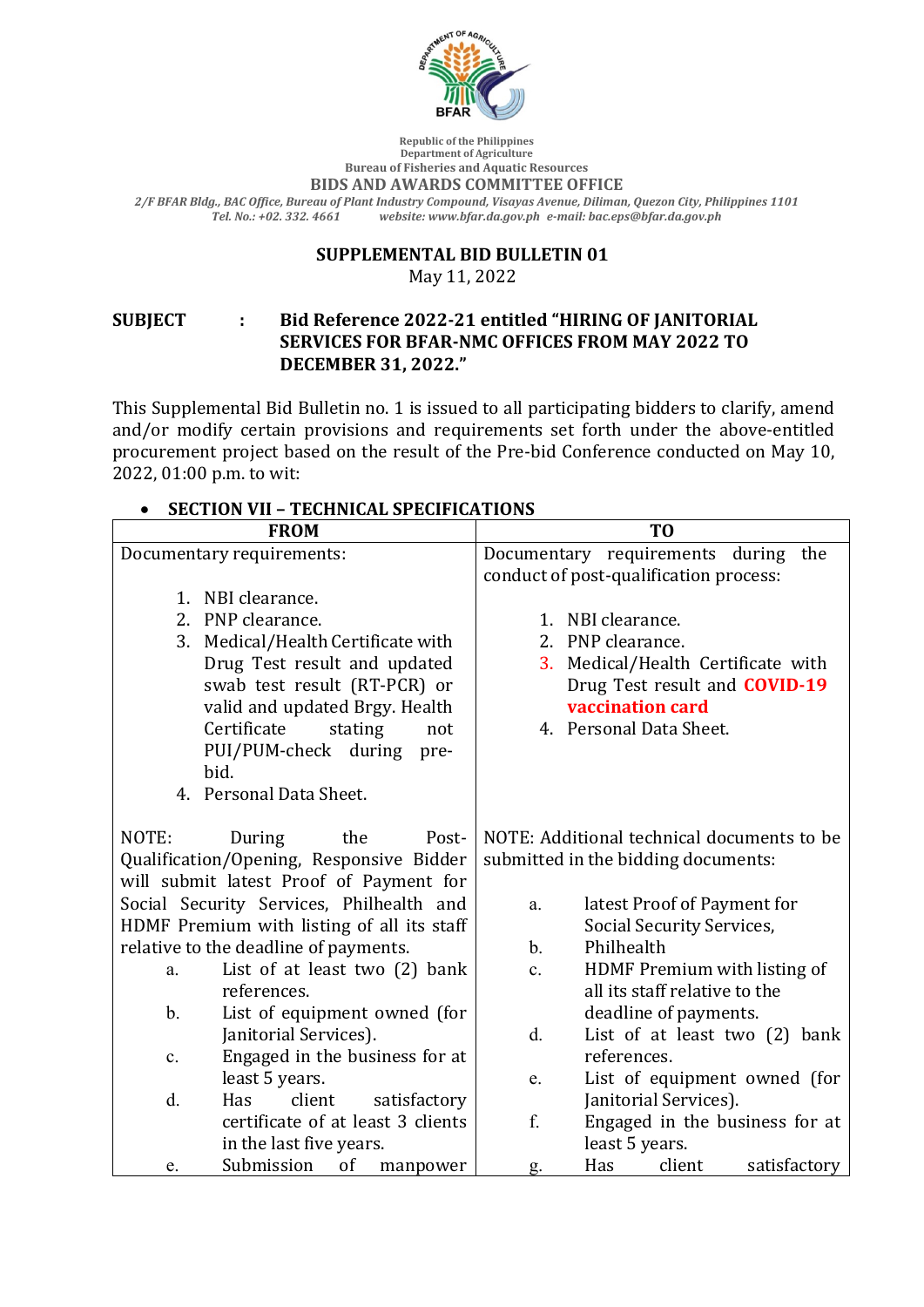| requirements (CV or PDS). |    | certificate of at least 3 clients in |
|---------------------------|----|--------------------------------------|
| Training Certificate.     |    | the last five years.                 |
|                           | h. | Submission<br>of<br>manpower         |
|                           |    | requirements (CV or PDS).            |
|                           |    | Training Certificate.                |
|                           |    |                                      |

# • **SECTION VIII - CHECKLIST OF TECHNICAL AND FINANCIAL DOCUMENTS**

| FROM:                                                                                                                                                                                                                                                                                                              | TO:                                                                                                                                                                                                                                                                                                                   |
|--------------------------------------------------------------------------------------------------------------------------------------------------------------------------------------------------------------------------------------------------------------------------------------------------------------------|-----------------------------------------------------------------------------------------------------------------------------------------------------------------------------------------------------------------------------------------------------------------------------------------------------------------------|
| <b>TECHNICAL COMPONENT ENVELOPE</b>                                                                                                                                                                                                                                                                                | <b>TECHNICAL COMPONENT ENVELOPE</b>                                                                                                                                                                                                                                                                                   |
| <b>Class "A" Documents</b>                                                                                                                                                                                                                                                                                         | <b>Class "A" Documents</b>                                                                                                                                                                                                                                                                                            |
| Legal Documents:<br>(a) Valid PhilGEPS Registration Certificate<br>(Platinum Membership) (all pages) in<br>accordance with Section 8.5.2 of the IRR;                                                                                                                                                               | <b>Legal Documents:</b><br>(a) Valid PhilGEPS Registration Certificate<br>(Platinum Membership) (all pages) in<br>accordance with Section 8.5.2 of the IRR;                                                                                                                                                           |
| <b>Technical Documents:</b><br>(b) Statement of the prospective bidder of all<br>its ongoing government and private<br>contracts, including contracts awarded<br>but not yet started, if any, whether similar<br>or not similar in nature and complexity to<br>the contract to be bid; and                         | <b>Technical Documents:</b><br>(b) Statement of the prospective bidder of<br>all its ongoing government and private<br>contracts, including contracts awarded<br>but not yet started, if any, whether<br>similar or not similar in nature and<br>complexity to the contract to be bid; and                            |
| (c) Statement of the bidder's Single Largest<br>Completed Contract (SLCC) similar to the<br>contract to be bid, except under<br>conditions provided for in Sections<br>23.4.1.3 and 23.4.2.4 of the 2016 revised<br>IRR of RA No. 9184, within the relevant<br>period as provided in the Bidding<br>Documents; and | Statement of the bidder's Single Largest<br>(c)<br>Completed Contract (SLCC) similar to<br>the contract to be bid, except under<br>conditions provided for in Sections<br>23.4.1.3 and 23.4.2.4 of the 2016 revised<br>IRR of RA No. 9184, within the relevant<br>period as provided in the Bidding<br>Documents; and |
| (d) Original copy of Bid Security. If in the<br>form of a Surety Bond, submit also a<br>certification issued by the Insurance<br>Commission;<br>or<br>Original copy of Notarized Bid Securing<br>Declaration; and                                                                                                  | (d) Original copy of Bid Security. If in the<br>form of a Surety Bond, submit also a<br>certification issued by the Insurance<br>Commission;<br>or<br>Original copy of Notarized Bid Securing<br>Declaration; and                                                                                                     |
| Technical<br>(e)Conformity<br>the<br>with<br>Specifications,<br>which<br>include<br>may<br>production/delivery<br>schedule,<br>if<br>applicable; and                                                                                                                                                               | Technical<br>(e)<br>Conformity<br>the<br>with<br>Specifications,<br>which<br>include<br>may<br>production/delivery<br>schedule,<br>if<br>applicable; and                                                                                                                                                              |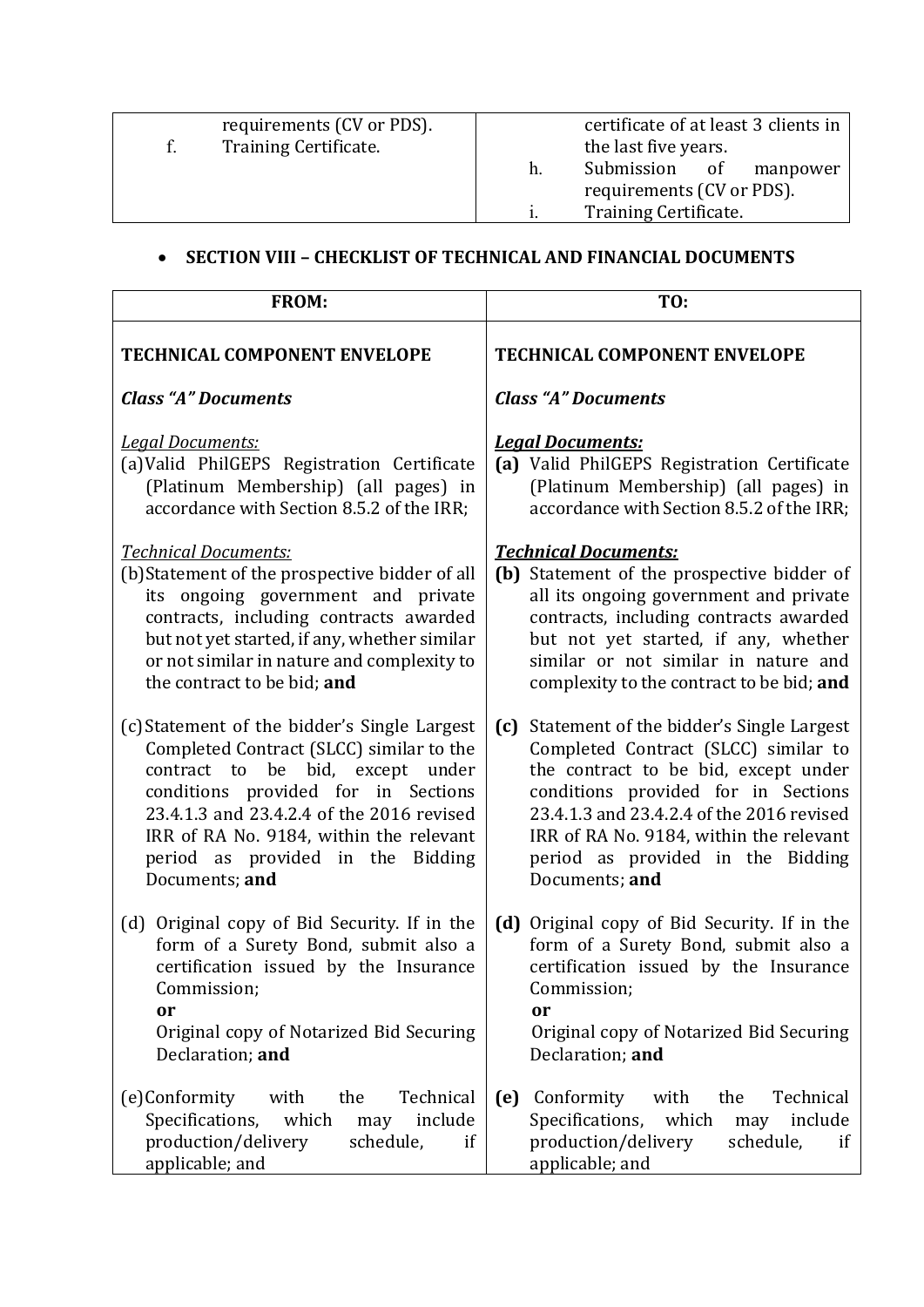| (f) 2022 DOLE Clearance.                                                                                                                                                                                                                                                                                                              | (f)<br>2022 DOLE Clearance.                                                                                                                                                                                                                                                                                                                                                                    |
|---------------------------------------------------------------------------------------------------------------------------------------------------------------------------------------------------------------------------------------------------------------------------------------------------------------------------------------|------------------------------------------------------------------------------------------------------------------------------------------------------------------------------------------------------------------------------------------------------------------------------------------------------------------------------------------------------------------------------------------------|
| (g) 2022 Court Clearance issued by the RTC<br>Executive Branch of the principal place of<br>business of the bidder.                                                                                                                                                                                                                   | 2022 Court Clearance issued by the RTC<br>(g)<br>Executive Branch of the principal place<br>of business of the bidder.                                                                                                                                                                                                                                                                         |
| (h)Certificate<br>SSS<br>of<br>registration<br>as<br>employer.                                                                                                                                                                                                                                                                        | Certificate<br>(h)<br>of SSS<br>registration<br>as<br>employer.                                                                                                                                                                                                                                                                                                                                |
| Certificate/Clearance<br>(i) Submission<br>$\circ$ of<br>(January 1, 2021 to December 31, 2021)<br>a. Social Security System.<br>b. Philhealth.<br>c. PAG-IBIG.<br>d. DOLE.<br>In case the record for the month is not<br>included, Proof of Payment (Receipts) with<br>Alpha Listing is required and must be<br>Certified True Copy. | (i)<br>Submission of Certificate/Clearance<br>(January 1, 2021 to December 31,<br>2021)<br>a. Social Security System.<br>b. Philhealth.<br>c. PAG-IBIG.<br>d. DOLE.<br>In case the record for the month is not<br>included, Proof of Payment (Receipts)<br>with Alpha Listing is required and must<br>be Certified True Copy.                                                                  |
| NOTE:<br>During<br>the<br>Post-<br>Qualification/OPENING, Responsive Bidder<br>will submit latest Proof of Payment for Social<br>Security Services, Philhealth and HDMF<br>Premium with listing of all its staff relative to<br>the deadline of payments.                                                                             | (j)<br>Latest Proof of Payment for Social<br><b>Security Services</b><br>Latest Proof of Payment for Philhealth<br>$\left( \mathrm{k}\right)$<br>Latest Proof of Payment for HDMF<br>$\left( \mathbf{l}\right)$<br>Premium with listing of all its staff                                                                                                                                       |
| List of at least two $(2)$ bank<br>e.<br>references.<br>f.<br>List of equipment owned (for<br>Janitorial Services).<br>Engaged in the business for at<br>g. 1                                                                                                                                                                         | relative to the deadline of payments.<br>List of at least two (2) bank references.<br>$\left(\mathrm{k}\right)$<br>List of equipment owned (for Janitorial<br>$\left( \mathbf{l}\right)$<br>Services).<br>(m) Engaged in the business for at least 5<br>years.                                                                                                                                 |
| least 5 years.<br>client<br>Has<br>satisfactory<br>h.<br>certificate of at least 3 clients in the last five<br>years.<br>Submission<br>of<br>manpower<br>1.<br>requirements (CV or PDS).                                                                                                                                              | Has client satisfactory certificate of at<br>(n)<br>least 3 clients in the last five years.<br>Submission<br>of<br>$\left( 0\right)$<br>manpower<br>requirements (CV or PDS).<br>Training Certificate.<br>(p)                                                                                                                                                                                  |
| Training Certificate.<br>j.<br>(j) Original duly signed Omnibus Sworn<br>Statement (OSS);<br>and if applicable, Original Notarized<br>Secretary's Certificate in case<br>of<br>a<br>corporation, partnership, or cooperative; or<br>Original Special Power of Attorney of all<br>members of the joint venture giving full             | Original duly signed Omnibus Sworn<br>(q)<br>Statement (OSS);<br>and if applicable, Original Notarized<br>Secretary's Certificate in case of a<br>corporation,<br>partnership,<br>or<br>cooperative; or Original Special Power<br>of Attorney of all members of the joint<br>venture giving full power and authority<br>to its officer to sign the OSS and do acts<br>to represent the Bidder. |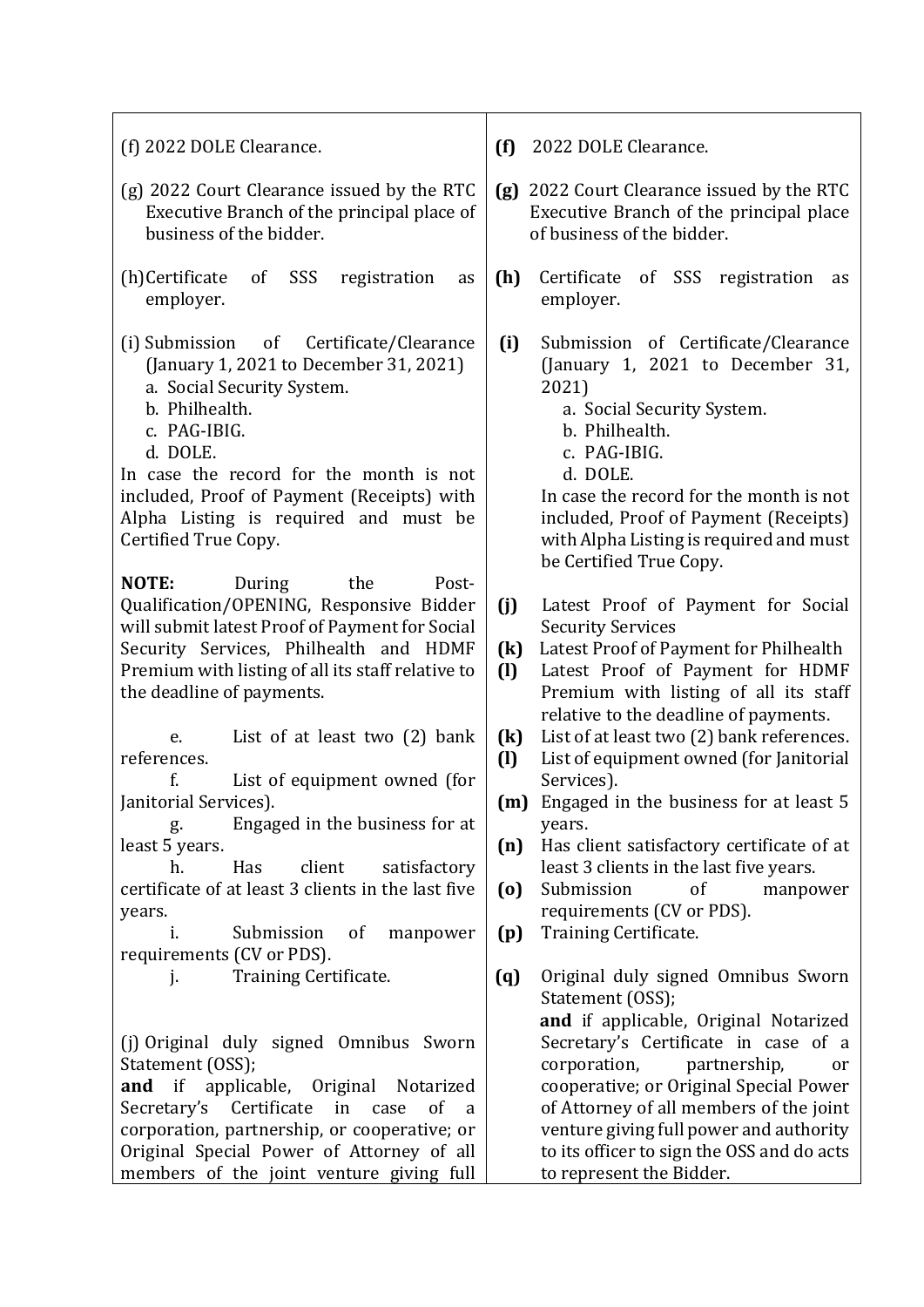power and authority to its officer to sign the OSS and do acts to represent the Bidder.

#### *Financial Documents:*

 $(k)$  The prospective bidder's computation of Net Financial Contracting Capacity (NFCC);

or

A committed Line of Credit from a Universal or Commercial Bank in lieu of its NFCC computation.

#### *Class "B" Documents*

 $\begin{bmatrix} 1 \end{bmatrix}$  If applicable, a duly signed joint ventu agreement  $(IVA)$  in case the joint venture already in existence;

## **or**

duly notarized statements from all the poten joint venture partners stating that they will en into and abide by the provisions of the IVA in instance that the bid is successful.

#### **Other** documentary requirements under RA *No. 9184 (as applicable)*

- (m) *[For foreign bidders claiming by*  reason of their country's extension of *reciprocal rights to Filipinos]* Certification from the relevant government office of their country stating that Filipinos are allowed to participate in government procurement activities for the same item or product.
- (n) Certification from the DTI if the Bidder claims preference as a Domestic Bidder or Domestic Entity.

## 24 **FINANCIAL COMPONENT ENVELOPE**

- (a) Original of duly signed and accomplished Financial Bid
- (b) Original of duly signed and accomplished Price Schedule(s).

#### *Financial Documents:*

**(r)** The prospective bidder's computation of Net Financial Contracting Capacity (NFCC);

 or

 A committed Line of Credit from a Universal or Commercial Bank in lieu of its NFCC computation.

## *Class "B" Documents*

**(s)** If applicable, a duly signed joint venture agreement (JVA) in case the joint venture is already in existence; **or** 

> duly notarized statements from all the potential joint venture partners stating that they will enter into and abide by the provisions of the JVA in the instance that the bid is successful.

## *Other documentary requirements under RA No. 9184 (as applicable)*

- **(t)** *[For foreign bidders claiming by*  reason of their country's extension of *reciprocal rights to Filipinos]* Certification from the relevant government office of their country stating that Filipinos are allowed to participate in government procurement activities for the same item or product.
- **(u)** Certification from the DTI if the Bidder claims preference as a Domestic Bidder or Domestic Entity.

## **FINANCIAL COMPONENT ENVELOPE**

- (a) Original of duly signed and accomplished Financial Bid
- (b) Original of duly signed and accomplished Price Schedule(s).